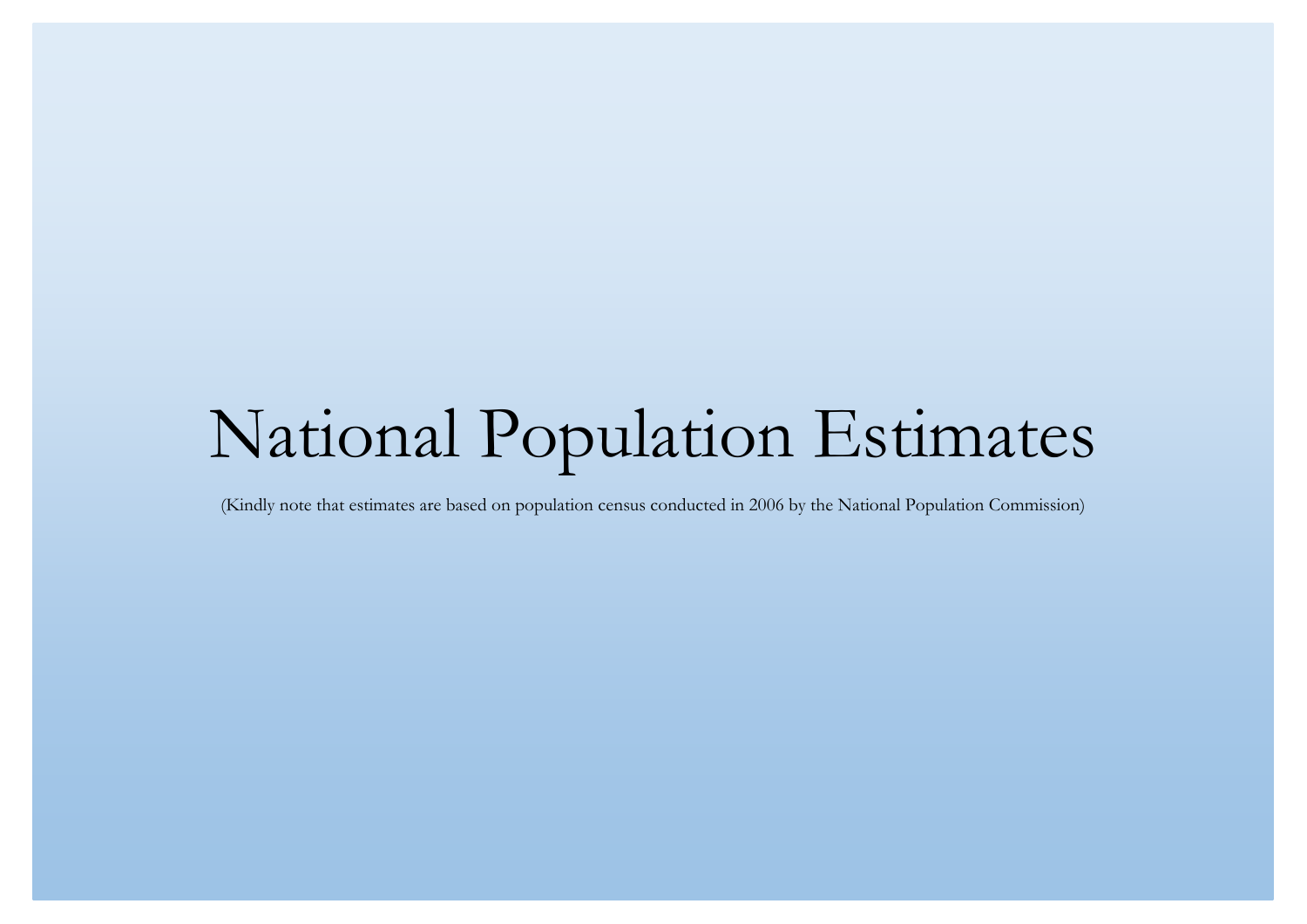|                    | POPULATION FORECASTS 2006 - 2016 |           |            |            |            |            |            |            |            |            |            |  |  |  |
|--------------------|----------------------------------|-----------|------------|------------|------------|------------|------------|------------|------------|------------|------------|--|--|--|
| <b>STATE</b>       | 2006                             | 2007      | 2008       | 2009       | 2010       | 2011       | 2012       | 2013       | 2014       | 2015       | 2016       |  |  |  |
| ABIA               | 2,845,380                        | 2,923,252 | 3,003,255  | 3,085,447  | 3,169,889  | 3,256,642  | 3,345,769  | 3,437,336  | 3,531,408  | 3,628,055  | 3,727,347  |  |  |  |
| <b>ADAMAWA</b>     | 3,178,950                        | 3,272,489 | 3,368,781  | 3,467,906  | 3,569,948  | 3,674,992  | 3,783,127  | 3,894,444  | 4,009,037  | 4,127,001  | 4,248,436  |  |  |  |
| AKWA/IBOM          | 3,902,051                        | 4,037,002 | 4,176,620  | 4,321,067  | 4,470,509  | 4,625,120  | 4,785,078  | 4,950,568  | 5,121,781  | 5,298,916  | 5,482,177  |  |  |  |
| <b>ANAMBRA</b>     | 4,177,828                        | 4,296,460 | 4,418,461  | 4,543,926  | 4,672,954  | 4,805,646  | 4,942,106  | 5,082,440  | 5,226,760  | 5,375,177  | 5,527,809  |  |  |  |
| <b>BAUCHI</b>      | 4,653,066                        | 4,813,990 | 4,980,480  | 5,152,728  | 5,330,933  | 5,515,302  | 5,706,046  | 5,903,388  | 6,107,554  | 6,318,781  | 6,537,314  |  |  |  |
| <b>BAYELSA</b>     | 1,704,515                        | 1,754,670 | 1,806,300  | 1,859,450  | 1,914,163  | 1,970,487  | 2,028,468  | 2,088,154  | 2,149,597  | 2,212,849  | 2,277,961  |  |  |  |
| <b>BENUE</b>       | 4,253,641                        | 4,383,184 | 4,516,671  | 4,654,225  | 4,795,967  | 4,942,026  | 5,092,533  | 5,247,624  | 5,407,438  | 5,572,118  | 5,741,815  |  |  |  |
| <b>BORNO</b>       | 4,171,104                        | 4,315,360 | 4,464,605  | 4,619,012  | 4,778,758  | 4,944,030  | 5,115,017  | 5,291,918  | 5,474,937  | 5,664,285  | 5,860,183  |  |  |  |
| <b>CROSS RIVER</b> | 2,892,988                        | 2,978,113 | 3,065,743  | 3,155,951  | 3,248,814  | 3,344,409  | 3,442,816  | 3,544,120  | 3,648,404  | 3,755,757  | 3,866,269  |  |  |  |
| <b>DELTA</b>       | 4,112,445                        | 4,246,171 | 4,384,246  | 4,526,811  | 4,674,012  | 4,825,999  | 4,982,928  | 5,144,961  | 5,312,262  | 5,485,004  | 5,663,362  |  |  |  |
| <b>EBONYI</b>      | 2,176,947                        | 2,238,763 | 2,302,334  | 2,367,710  | 2,434,943  | 2,504,085  | 2,575,190  | 2,648,315  | 2,723,515  | 2,800,851  | 2,880,383  |  |  |  |
| <b>EDO</b>         | 3,233,366                        | 3,321,856 | 3,412,768  | 3,506,168  | 3,602,124  | 3,700,706  | 3,801,987  | 3,906,039  | 4,012,938  | 4,122,764  | 4,235,595  |  |  |  |
| <b>EKITI</b>       | 2,398,957                        | 2,474,489 | 2,552,400  | 2,632,764  | 2,715,657  | 2,801,161  | 2,889,357  | 2,980,330  | 3,074,167  | 3,170,959  | 3,270,798  |  |  |  |
| <b>ENUGU</b>       | 3,267,837                        | 3,367,357 | 3,469,909  | 3,575,583  | 3,684,476  | 3,796,685  | 3,912,311  | 4,031,459  | 4,154,235  | 4,280,750  | 4,411,119  |  |  |  |
| <b>GOMBE</b>       | 2,365,040                        | 2,441,945 | 2,521,351  | 2,603,339  | 2,687,993  | 2,775,400  | 2,865,649  | 2,958,833  | 3,055,047  | 3,154,389  | 3,256,962  |  |  |  |
| $\rm{IMO}$         | 3,927,563                        | 4,055,278 | 4,187,145  | 4,323,301  | 4,463,884  | 4,609,038  | 4,758,912  | 4,913,660  | 5,073,440  | 5,238,416  | 5,408,756  |  |  |  |
| <b>JIGAWA</b>      | 4,361,002                        | 4,489,323 | 4,621,419  | 4,757,403  | 4,897,387  | 5,041,491  | 5,189,835  | 5,342,543  | 5,499,746  | 5,661,573  | 5,828,163  |  |  |  |
| <b>KADUNA</b>      | 6,113,503                        | 6,299,687 | 6,491,541  | 6,689,238  | 6,892,955  | 7,102,877  | 7,319,192  | 7,542,095  | 7,771,785  | 8,008,472  | 8,252,366  |  |  |  |
| <b>KANO</b>        | 9,401,288                        | 9,716,706 | 10,042,707 | 10,379,645 | 10,727,888 | 11,087,814 | 11,459,817 | 11,844,300 | 12,241,682 | 12,652,397 | 13,076,892 |  |  |  |
| <b>KATSINA</b>     | 5,801,584                        | 5,978,269 | 6,160,334  | 6,347,944  | 6,541,268  | 6,740,479  | 6,945,757  | 7,157,287  | 7,375,259  | 7,599,869  | 7,831,319  |  |  |  |
| <b>KEBBI</b>       | 3,256,541                        | 3,359,075 | 3,464,837  | 3,573,929  | 3,686,456  | 3,802,526  | 3,922,250  | 4,045,745  | 4,173,127  | 4,304,520  | 4,440,050  |  |  |  |
| KOGI               | 3,314,043                        | 3,414,971 | 3,518,972  | 3,626,141  | 3,736,573  | 3,850,369  | 3,967,630  | 4,088,462  | 4,212,974  | 4,341,279  | 4,473,490  |  |  |  |
| <b>KWARA</b>       | 2,365,353                        | 2,437,389 | 2,511,618  | 2,588,108  | 2,666,928  | 2,748,148  | 2,831,842  | 2,918,084  | 3,006,953  | 3,098,528  | 3,192,893  |  |  |  |
| LAGOS              | 9,113,605                        | 9,409,957 | 9,715,945  | 10,031,883 | 10,358,095 | 10,694,915 | 11,042,686 | 11,401,767 | 11,772,524 | 12,155,337 | 12,550,598 |  |  |  |
| <b>NASARAWA</b>    | 1,869,377                        | 1,926,308 | 1,984,973  | 2,045,424  | 2,107,717  | 2,171,906  | 2,238,051  | 2,306,209  | 2,376,444  | 2,448,817  | 2,523,395  |  |  |  |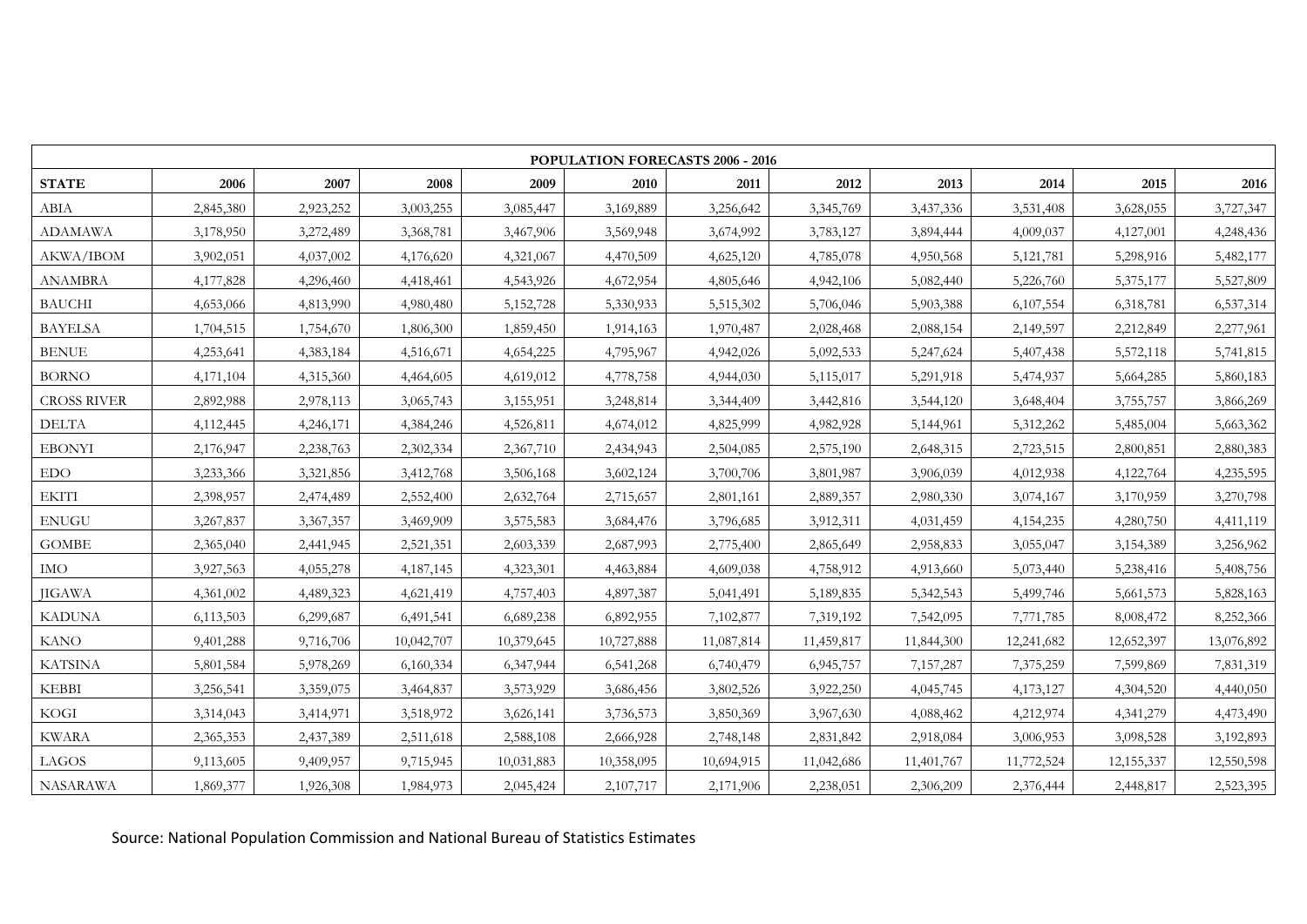| <b>NIGER</b>     | 3,954,772   | 4,091,546   | 4,233,051   | 4,379,449   | 4,530,911   | 4,687,610   | 4,849,730   | 5,017,456   | 5,190,982   | 5,370,510     | 5,556,247   |
|------------------|-------------|-------------|-------------|-------------|-------------|-------------|-------------|-------------|-------------|---------------|-------------|
|                  |             |             |             |             |             |             |             |             |             |               |             |
| <b>OGUN</b>      | 3,751,140   | 3,876,993   | 4,007,068   | 4, 141, 507 | 4,280,457   | 4,424,069   | 4,572,499   | 4,725,908   | 4,884,465   | 5,048,342     | 5,217,716   |
| <b>ONDO</b>      | 3,460,877   | 3,566,276   | 3,674,886   | 3,786,803   | 3,902,128   | 4,020,965   | 4, 143, 422 | 4,269,608   | 4,399,637   | 4,533,626     | 4,671,695   |
| <b>OSUN</b>      | 3,416,959   | 3,528,070   | 3,642,794   | 3,761,249   | 3,883,555   | 4,009,839   | 4,140,228   | 4,274,858   | 4,413,866   | 4,557,394     | 4,705,589   |
| <b>OYO</b>       | 5,580,894   | 5,773,907   | 5,973,595   | 6,180,190   | 6,393,929   | 6,615,061   | 6,843,840   | 7,080,532   | 7,325,409   | 7,578,755     | 7,840,864   |
| <b>PLATEAU</b>   | 3,206,531   | 3,294,287   | 3,384,444   | 3,477,069   | 3,572,229   | 3,669,993   | 3,770,432   | 3,873,621   | 3,979,633   | 4,088,547     | 4,200,442   |
| <b>RIVERS</b>    | 5,198,716   | 5,378,512   | 5,564,525   | 5,756,972   | 5,956,075   | 6,162,063   | 6,375,176   | 6,595,659   | 6,823,767   | 7,059,764     | 7,303,924   |
| SOKOTO           | 3,702,676   | 3,815,439   | 3,931,637   | 4,051,373   | 4,174,756   | 4,301,896   | 4,432,908   | 4,567,910   | 4,707,024   | 4,850,374     | 4,998,090   |
| TARABA           | 2,294,800   | 2,362,324   | 2,431,834   | 2,503,390   | 2,577,051   | 2,652,880   | 2,730,940   | 2,811,296   | 2,894,018   | 2,979,173     | 3,066,834   |
| YOBE             | 2,321,339   | 2,404,024   | 2,489,655   | 2,578,336   | 2,670,175   | 2,765,286   | 2,863,785   | 2,965,792   | 3,071,433   | 3,180,836     | 3,294,137   |
| ZAMFARA          | 3,278,873   | 3,385,494   | 3,495,582   | 3,609,249   | 3,726,613   | 3,847,793   | 3,972,914   | 4,102,103   | 4,235,493   | 4,373,221     | 4,515,427   |
| <b>FCT ABUJA</b> | 1,406,239   | 1,543,293   | 1,693,706   | 1,858,777   | 2,039,937   | 2,238,752   | 2,456,945   | 2,696,403   | 2,959,199   | 3,247,608     | 3,564,126   |
| <b>NIGERIA</b>   | 140,431,790 | 144,998,281 | 149,713,264 | 154,581,566 | 159,608,173 | 164,798,232 | 170,157,060 | 175,690,143 | 181,403,148 | 187, 301, 926 | 193,392,517 |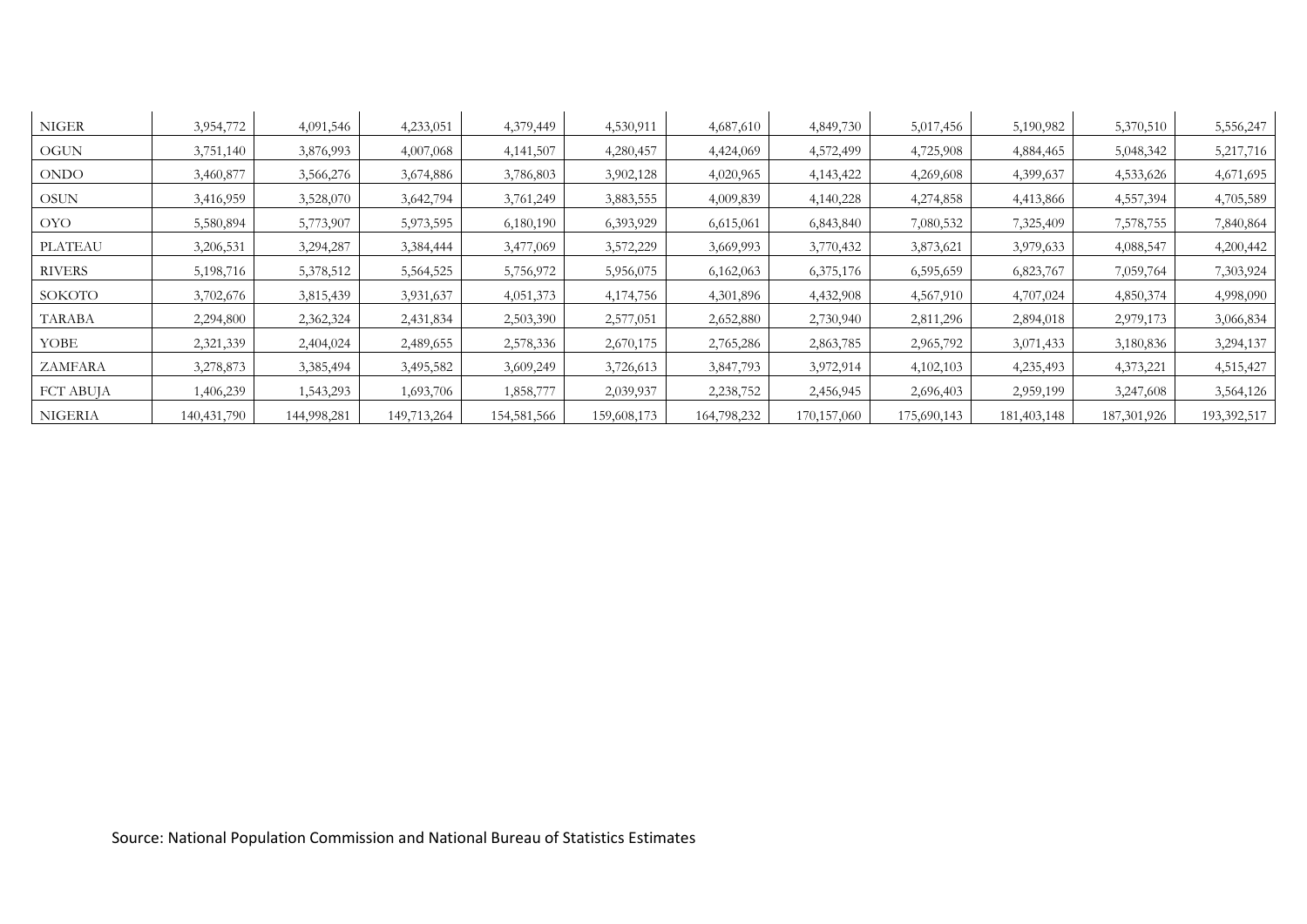|                    |             | 2007          |              |             | 2008          |              | 2009        |               |              |  |
|--------------------|-------------|---------------|--------------|-------------|---------------|--------------|-------------|---------------|--------------|--|
| <b>STATE</b>       | <b>MALE</b> | <b>FEMALE</b> | <b>TOTAL</b> | <b>MALE</b> | <b>FEMALE</b> | <b>TOTAL</b> | <b>MALE</b> | <b>FEMALE</b> | <b>TOTAL</b> |  |
| <b>ABIA</b>        | 1,490,858   | 1,432,393     | 2,923,252    | 1,531,660   | 1,471,595     | 3,003,255    | 1,573,578   | 1,511,869     | 3,085,447    |  |
| <b>ADAMAWA</b>     | 1,668,970   | 1,603,520     | 3,272,489    | 1,718,078   | 1,650,703     | 3,368,781    | 1,768,632   | 1,699,274     | 3,467,906    |  |
| AKWA/IBOM          | 2,058,871   | 1,978,131     | 4,037,002    | 2,130,076   | 2,046,544     | 4,176,620    | 2,203,744   | 2,117,323     | 4,321,067    |  |
| <b>ANAMBRA</b>     | 2,191,195   | 2,105,266     | 4,296,460    | 2,253,415   | 2,165,046     | 4,418,461    | 2,317,402   | 2,226,524     | 4,543,926    |  |
| <b>BAUCHI</b>      | 2,455,135   | 2,358,855     | 4,813,990    | 2,540,045   | 2,440,435     | 4,980,480    | 2,627,891   | 2,524,837     | 5,152,728    |  |
| <b>BAYELSA</b>     | 894,882     | 859,788       | 1,754,670    | 921,213     | 885,087       | 1,806,300    | 948,319     | 911,130       | 1,859,450    |  |
| <b>BENUE</b>       | 2,235,424   | 2,147,760     | 4,383,184    | 2,303,502   | 2,213,169     | 4,516,671    | 2,373,655   | 2,280,570     | 4,654,225    |  |
| <b>BORNO</b>       | 2,200,834   | 2,114,526     | 4,315,360    | 2,276,949   | 2,187,656     | 4,464,605    | 2,355,696   | 2,263,316     | 4,619,012    |  |
| <b>CROSS RIVER</b> | 1,518,838   | 1,459,275     | 2,978,113    | 1,563,529   | 1,502,214     | 3,065,743    | 1,609,535   | 1,546,416     | 3,155,951    |  |
| <b>DELTA</b>       | 2,165,547   | 2,080,624     | 4,246,171    | 2,235,966   | 2,148,281     | 4,384,246    | 2,308,674   | 2,218,137     | 4,526,811    |  |
| <b>EBONYI</b>      | 1,141,769   | 1,096,994     | 2,238,763    | 1,174,190   | 1,128,144     | 2,302,334    | 1,207,532   | 1,160,178     | 2,367,710    |  |
| EDO                | 1,694,147   | 1,627,710     | 3,321,856    | 1,740,512   | 1,672,256     | 3,412,768    | 1,788,146   | 1,718,022     | 3,506,168    |  |
| <b>EKITI</b>       | 1,261,990   | 1,212,500     | 2,474,489    | 1,301,724   | 1,250,676     | 2,552,400    | 1,342,709   | 1,290,054     | 2,632,764    |  |
| <b>ENUGU</b>       | 1,717,352   | 1,650,005     | 3,367,357    | 1,769,653   | 1,700,255     | 3,469,909    | 1,823,547   | 1,752,036     | 3,575,583    |  |
| <b>GOMBE</b>       | 1,245,392   | 1,196,553     | 2,441,945    | 1,285,889   | 1,235,462     | 2,521,351    | 1,327,703   | 1,275,636     | 2,603,339    |  |
| <b>IMO</b>         | 2,068,192   | 1,987,086     | 4,055,278    | 2,135,444   | 2,051,701     | 4,187,145    | 2,204,883   | 2,118,417     | 4,323,301    |  |
| <b>JIGAWA</b>      | 2,289,555   | 2,199,768     | 4,489,323    | 2,356,924   | 2,264,495     | 4,621,419    | 2,426,275   | 2,331,127     | 4,757,403    |  |
| <b>KADUNA</b>      | 3,212,840   | 3,086,847     | 6,299,687    | 3,310,686   | 3,180,855     | 6,491,541    | 3,411,511   | 3,277,727     | 6,689,238    |  |
| <b>KANO</b>        | 4,955,520   | 4,761,186     | 9,716,706    | 5,121,781   | 4,920,926     | 10,042,707   | 5,293,619   | 5,086,026     | 10,379,645   |  |
| <b>KATSINA</b>     | 3,048,917   | 2,929,352     | 5,978,269    | 3,141,770   | 3,018,564     | 6,160,334    | 3,237,451   | 3,110,493     | 6,347,944    |  |
| <b>KEBBI</b>       | 1,713,128   | 1,645,947     | 3,359,075    | 1,767,067   | 1,697,770     | 3,464,837    | 1,822,704   | 1,751,225     | 3,573,929    |  |
| <b>KOGI</b>        | 1,741,635   | 1,673,336     | 3,414,971    | 1,794,676   | 1,724,296     | 3,518,972    | 1,849,332   | 1,776,809     | 3,626,141    |  |
| <b>KWARA</b>       | 1,243,068   | 1,194,320     | 2,437,389    | 1,280,925   | 1,230,693     | 2,511,618    | 1,319,935   | 1,268,173     | 2,588,108    |  |
| <b>LAGOS</b>       | 4,799,078   | 4,610,879     | 9,409,957    | 4,955,132   | 4,760,813     | 9,715,945    | 5,116,260   | 4,915,623     | 10,031,883   |  |
| <b>NASARAWA</b>    | 982,417     | 943,891       | 1,926,308    | 1,012,336   | 972,637       | 1,984,973    | 1,043,166   | 1,002,258     | 2,045,424    |  |
| <b>NIGER</b>       | 2,086,689   | 2,004,858     | 4,091,546    | 2,158,856   | 2,074,195     | 4,233,051    | 2,233,519   | 2,145,930     | 4,379,449    |  |
| <b>OGUN</b>        | 1,977,266   | 1,899,726     | 3,876,993    | 2,043,605   | 1,963,463     | 4,007,068    | 2,112,169   | 2,029,339     | 4,141,507    |  |
| <b>ONDO</b>        | 1,818,801   | 1,747,475     | 3,566,276    | 1,874,192   | 1,800,694     | 3,674,886    | 1,931,269   | 1,855,533     | 3,786,803    |  |
| <b>OSUN</b>        | 1,799,316   | 1,728,754     | 3,528,070    | 1,857,825   | 1,784,969     | 3,642,794    | 1,918,237   | 1,843,012     | 3,761,249    |  |
| <b>OYO</b>         | 2,944,693   | 2,829,214     | 5,773,907    | 3,046,534   | 2,927,062     | 5,973,595    | 3,151,897   | 3,028,293     | 6,180,190    |  |
| <b>PLATEAU</b>     | 1,680,086   | 1,614,200     | 3,294,287    | 1,726,066   | 1,658,378     | 3,384,444    | 1,773,305   | 1,703,764     | 3,477,069    |  |
| <b>RIVERS</b>      | 2,743,041   | 2,635,471     | 5,378,512    | 2,837,908   | 2,726,617     | 5,564,525    | 2,936,056   | 2,820,916     | 5,756,972    |  |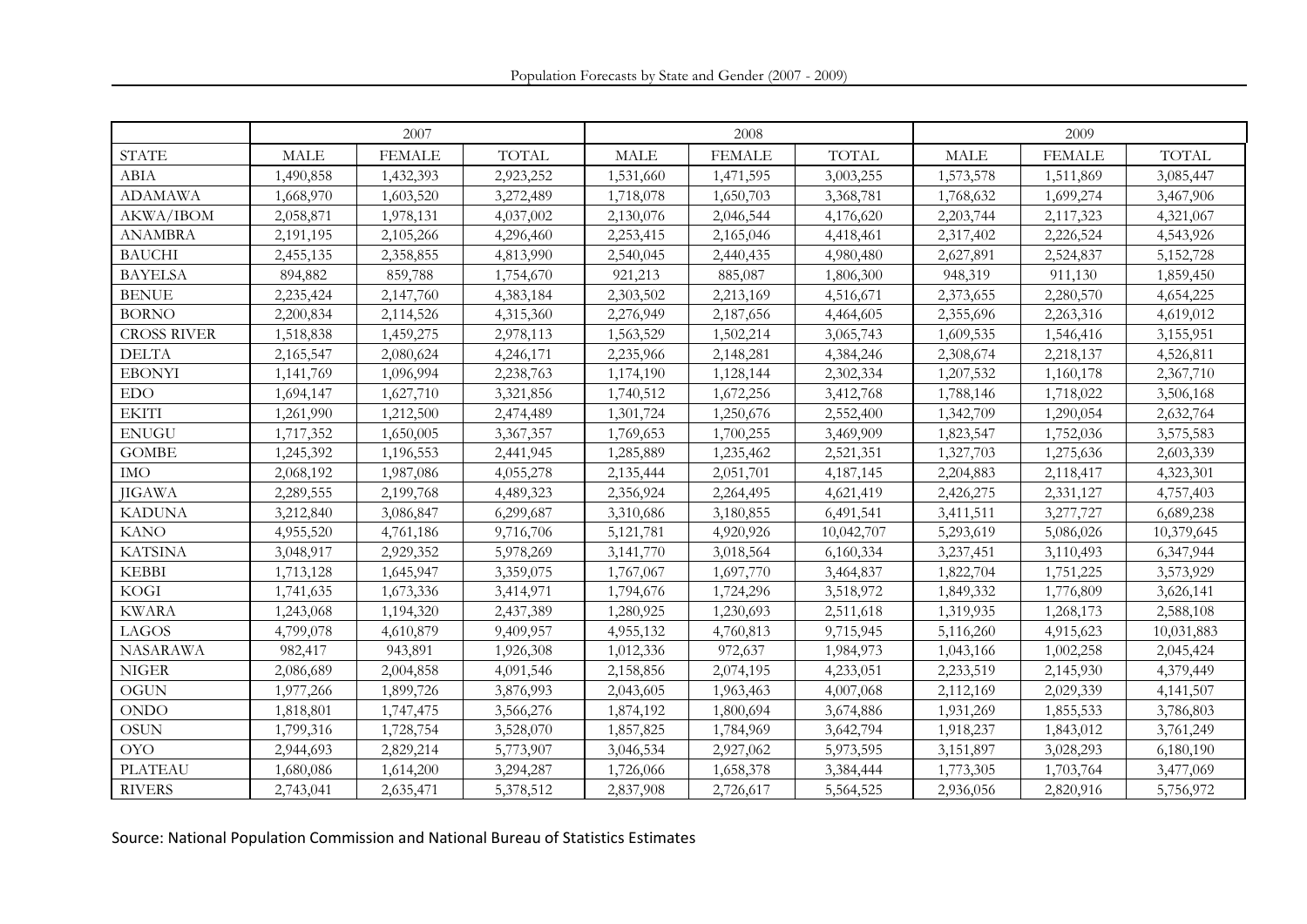| SOKOTO           | .945,874   | ,869,565   | 3,815,439   | 2,005,135    | 1,926,502  | 3,931,637   | 2,066,200  | 1,985,173  | 4,051,373   |
|------------------|------------|------------|-------------|--------------|------------|-------------|------------|------------|-------------|
| <b>TARABA</b>    | ,204,785   | .157,539   | 2,362,324   | ,240,235     | .191,599   | 2,431,834   | 1,276,729  | .226,661   | 2,503,390   |
| YOBE             | ,226,052   | .177.972   | 2,404,024   | ,269,724     | .219,931   | 2,489,655   | .314,951   | .263,385   | 2,578,336   |
| ZAMFARA          | ,726,602   | .658,892   | 3,385,494   | 1,782,747    | ,712,835   | 3,495,582   | .840,717   | .768,532   | 3,609,249   |
| <b>FCT ABUJA</b> | 787,080    | 756,214    | .543,293    | 863,790      | 829,916    | .693,706    | 947,976    | 910,801    | 1,858,777   |
| <b>NIGERIA</b>   | 73,949,124 | 71,049,158 | 144,998,281 | 76, 353, 765 | 73,359,499 | 149,713,264 | 78,836,599 | 75,744,967 | 154,581,566 |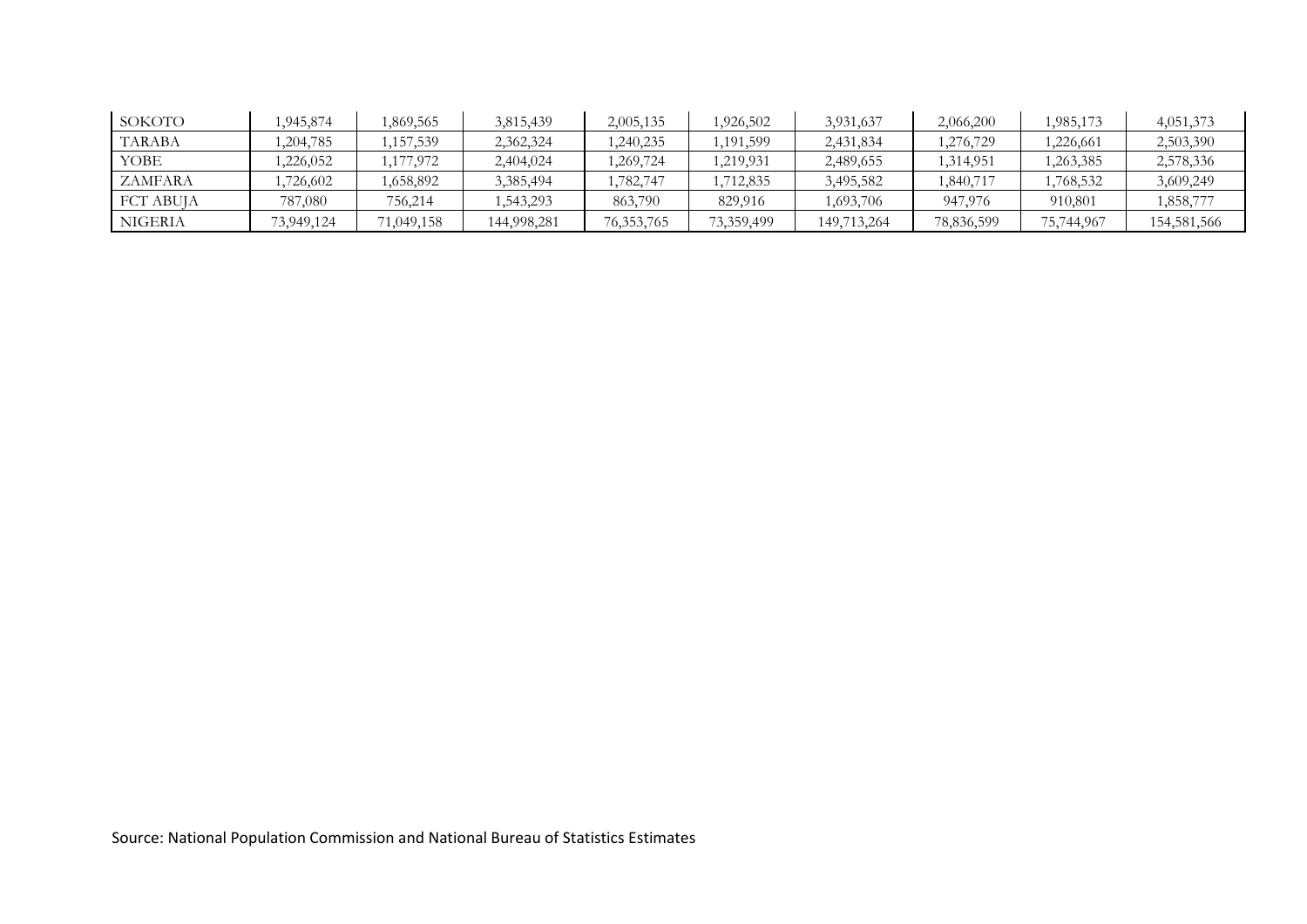|                    |             |               |              |             | Population Forecasts by State and Gender (2010 - 2012) |              |             |               |              |
|--------------------|-------------|---------------|--------------|-------------|--------------------------------------------------------|--------------|-------------|---------------|--------------|
|                    |             | 2010          |              |             | 2011                                                   |              |             | 2012          |              |
|                    |             |               |              |             |                                                        |              |             |               |              |
| <b>STATE</b>       | <b>MALE</b> | <b>FEMALE</b> | <b>TOTAL</b> | <b>MALE</b> | <b>FEMALE</b>                                          | <b>TOTAL</b> | <b>MALE</b> | <b>FEMALE</b> | <b>TOTAL</b> |
| <b>ABIA</b>        | 1,616,643   | 1,553,246     | 3,169,889    | 1,660,887   | 1,595,755                                              | 3,256,642    | 1,706,342   | 1,639,427     | 3,345,769    |
| <b>ADAMAWA</b>     | 1,820,673   | 1,749,274     | 3,569,948    | 1,874,246   | 1,800,746                                              | 3,674,992    | 1,929,395   | 1,853,732     | 3,783,127    |
| AKWA/IBOM          | 2,279,960   | 2,190,549     | 4,470,509    | 2,358,811   | 2,266,309                                              | 4,625,120    | 2,440,390   | 2,344,688     | 4,785,078    |
| ANAMBRA            | 2,383,207   | 2,289,748     | 4,672,954    | 2,450,880   | 2,354,767                                              | 4,805,646    | 2,520,474   | 2,421,632     | 4,942,106    |
| <b>BAUCHI</b>      | 2,718,776   | 2,612,157     | 5,330,933    | 2,812,804   | 2,702,498                                              | 5,515,302    | 2,910,084   | 2,795,963     | 5,706,046    |
| <b>BAYELSA</b>     | 976,223     | 937,940       | 1,914,163    | 1,004,948   | 965,539                                                | 1,970,487    | 1,034,518   | 993,949       | 2,028,468    |
| <b>BENUE</b>       | 2,445,943   | 2,350,024     | 4,795,967    | 2,520,433   | 2,421,593                                              | 4,942,026    | 2,597,192   | 2,495,341     | 5,092,533    |
| <b>BORNO</b>       | 2,437,167   | 2,341,592     | 4,778,758    | 2,521,455   | 2,422,575                                              | 4,944,030    | 2,608,659   | 2,506,358     | 5,115,017    |
| <b>CROSS RIVER</b> | 1,656,895   | 1,591,919     | 3,248,814    | 1,705,648   | 1,638,760                                              | 3,344,409    | 1,755,836   | 1,686,980     | 3,442,816    |
| <b>DELTA</b>       | 2,383,746   | 2,290,266     | 4,674,012    | 2,461,259   | 2,364,739                                              | 4,825,999    | 2,541,293   | 2,441,635     | 4,982,928    |
| <b>EBONYI</b>      | 1,241,821   | 1,193,122     | 2,434,943    | 1,277,083   | 1,227,002                                              | 2,504,085    | 1,313,347   | 1,261,843     | 2,575,190    |
| $\rm{EDO}$         | 1,837,083   | 1,765,041     | 3,602,124    | 1,887,360   | 1,813,346                                              | 3,700,706    | 1,939,013   | 1,862,973     | 3,801,987    |
| <b>EKITI</b>       | 1,384,985   | 1,330,672     | 2,715,657    | 1,428,592   | 1,372,569                                              | 2,801,161    | 1,473,572   | 1,415,785     | 2,889,357    |
| <b>ENUGU</b>       | 1,879,083   | 1,805,393     | 3,684,476    | 1,936,309   | 1,860,376                                              | 3,796,685    | 1,995,279   | 1,917,032     | 3,912,311    |
| <b>GOMBE</b>       | 1,370,877   | 1,317,117     | 2,687,993    | 1,415,454   | 1,359,946                                              | 2,775,400    | 1,461,481   | 1,404,168     | 2,865,649    |
| <b>IMO</b>         | 2,276,581   | 2,187,303     | 4,463,884    | 2,350,609   | 2,258,429                                              | 4,609,038    | 2,427,045   | 2,331,867     | 4,758,912    |
| <b>JIGAWA</b>      | 2,497,667   | 2,399,720     | 4,897,387    | 2,571,160   | 2,470,331                                              | 5,041,491    | 2,646,816   | 2,543,019     | 5,189,835    |
| <b>KADUNA</b>      | 3,515,407   | 3,377,548     | 6,892,955    | 3,622,467   | 3,480,410                                              | 7,102,877    | 3,732,788   | 3,586,404     | 7,319,192    |
| <b>KANO</b>        | 5,471,223   | 5,256,665     | 10,727,888   | 5,654,785   | 5,433,029                                              | 11,087,814   | 5,844,506   | 5,615,310     | 11,459,817   |
| <b>KATSINA</b>     | 3,336,047   | 3,205,221     | 6,541,268    | 3,437,644   | 3,302,835                                              | 6,740,479    | 3,542,336   | 3,403,421     | 6,945,757    |
| <b>KEBBI</b>       | 1,880,093   | 1,806,363     | 3,686,456    | 1,939,288   | 1,863,238                                              | 3,802,526    | 2,000,348   | 1,921,903     | 3,922,250    |
| <b>KOGI</b>        | 1,905,652   | 1,830,921     | 3,736,573    | 1,963,688   | 1,886,681                                              | 3,850,369    | 2,023,491   | 1,944,139     | 3,967,630    |
| <b>KWARA</b>       | 1,360,133   | 1,306,795     | 2,666,928    | 1,401,556   | 1,346,593                                              | 2,748,148    | 1,444,239   | 1,387,602     | 2,831,842    |
| <b>LAGOS</b>       | 5,282,629   | 5,075,467     | 10,358,095   | 5,454,406   | 5,240,508                                              | 10,694,915   | 5,631,770   | 5,410,916     | 11,042,686   |
| <b>NASARAWA</b>    | 1,074,936   | 1,032,781     | 2,107,717    | 1,107,672   | 1,064,234                                              | 2,171,906    | 1,141,406   | 1,096,645     | 2,238,051    |
| <b>NIGER</b>       | 2,310,764   | 2,220,146     | 4,530,911    | 2,390,681   | 2,296,929                                              | 4,687,610    | 2,473,362   | 2,376,368     | 4,849,730    |
| <b>OGUN</b>        | 2,183,033   | 2,097,424     | 4,280,457    | 2,256,275   | 2,167,794                                              | 4,424,069    | 2,331,974   | 2,240,524     | 4,572,499    |
| <b>ONDO</b>        | 1,990,085   | 1,912,043     | 3,902,128    | 2,050,692   | 1,970,273                                              | 4,020,965    | 2,113,145   | 2,030,277     | 4,143,422    |
| <b>OSUN</b>        | 1,980,613   | 1,902,942     | 3,883,555    | 2,045,018   | 1,964,821                                              | 4,009,839    | 2,111,517   | 2,028,712     | 4,140,228    |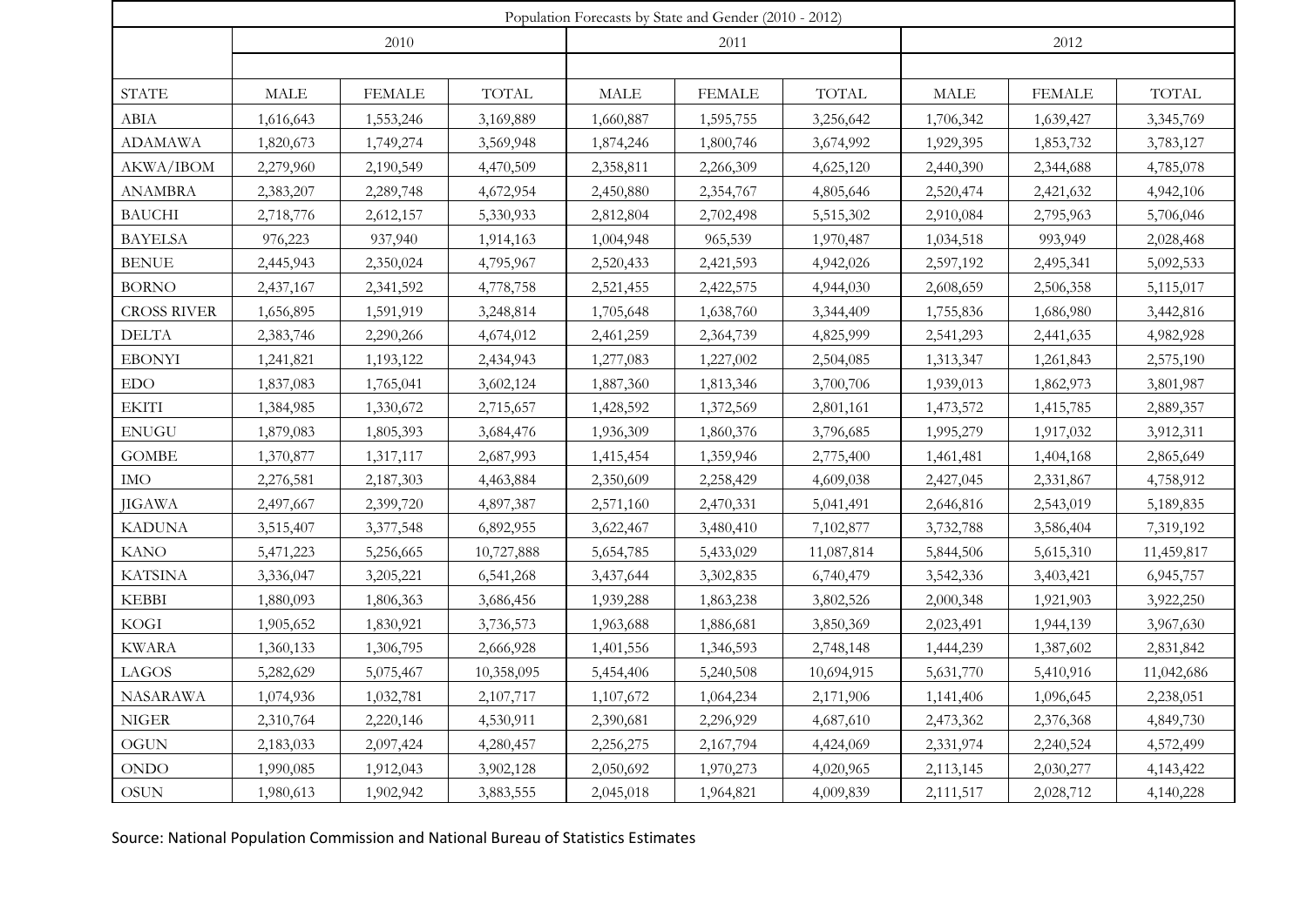| OYO              | 3,260,904  | 3,133,025  | 6,393,929   | 3,373,681  | 3,241,380  | 6,615,061   | 3,490,358  | 3,353,482  | 6,843,840   |
|------------------|------------|------------|-------------|------------|------------|-------------|------------|------------|-------------|
| <b>PLATEAU</b>   | ,821,837   | 1,750,392  | 3,572,229   | 1,871,696  | 1,798,296  | 3,669,993   | 1,922,920  | 1,847,512  | 3,770,432   |
| <b>RIVERS</b>    | 3,037,598  | 2,918,477  | 5,956,075   | 3,142,652  | 3,019,411  | 6,162,063   | 3,251,340  | 3,123,836  | 6,375,176   |
| SOKOTO           | 2,129,125  | 2,045,630  | 4,174,756   | 2,193,967  | 2,107,929  | 4,301,896   | 2,260,783  | 2,172,125  | 4,432,908   |
| <b>TARABA</b>    | ,314,296   | 1,262,755  | 2,577,051   | 1,352,969  | 1,299,911  | 2,652,880   | 1,392,779  | 1,338,160  | 2,730,940   |
| YOBE             | ,361,789   | 1,308,386  | 2,670,175   | 1,410,296  | 1,354,990  | 2,765,286   | 1,460,530  | 1,403,255  | 2,863,785   |
| <b>ZAMFARA</b>   | ,900,573   | 1,826,040  | 3,726,613   | 1,962,374  | 1,885,419  | 3,847,793   | 2,026,186  | 1,946,728  | 3,972,914   |
| <b>FCT ABUJA</b> | ,040,368   | 999,569    | 2,039,937   | 1,141,764  | 1,096,989  | 2,238,752   | 1,253,042  | 1,203,903  | 2,456,945   |
| NIGERIA          | 81,400,168 | 78,208,005 | 159,608,173 | 84,047,098 | 80,751,134 | 164,798,232 | 86,780,100 | 83,376,959 | 170,157,060 |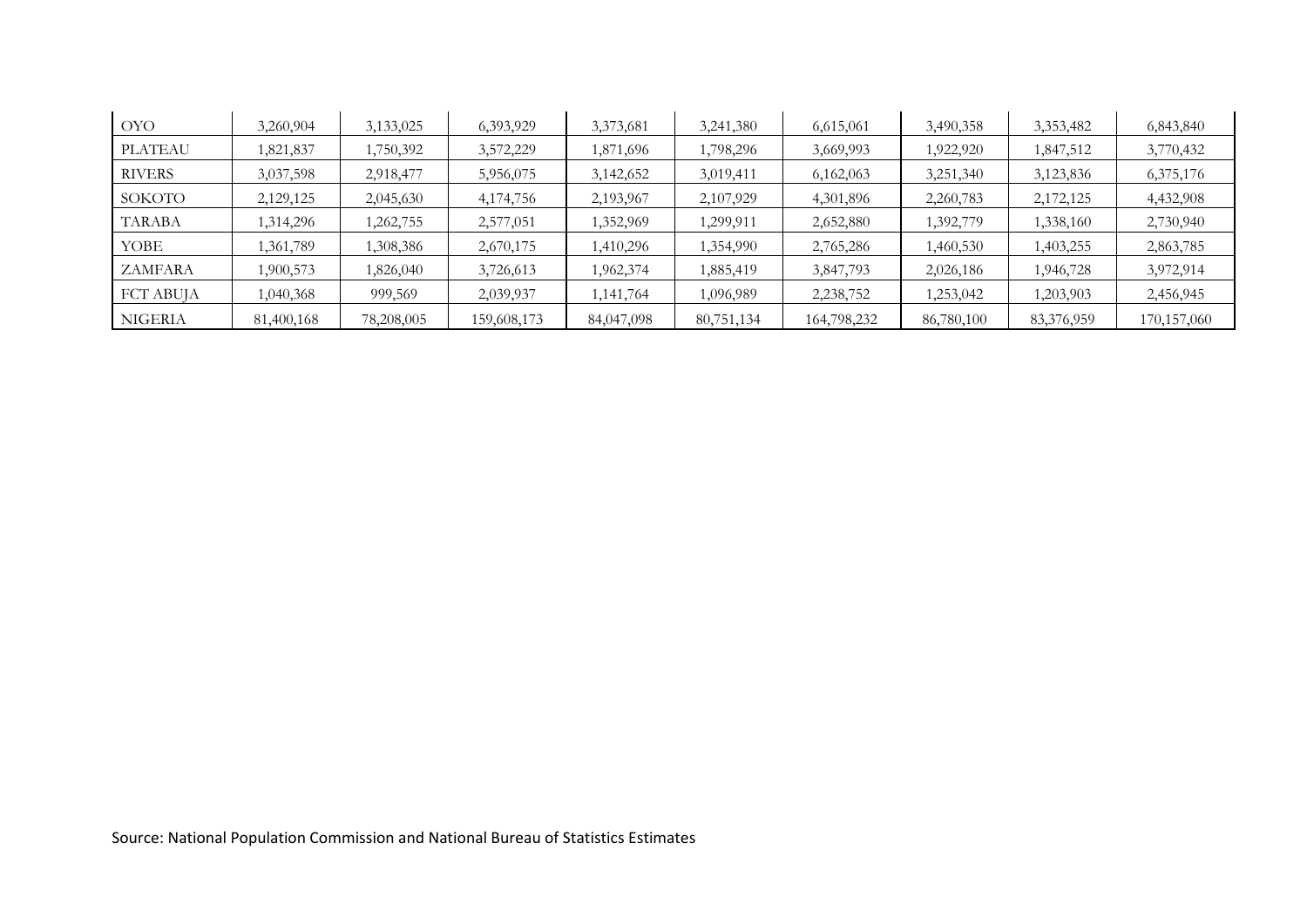Population Forecasts by State and Gender (2013 - 2016)

|                              |             | 2013          |              |             | 2014          |              |             | 2015          |              | 2016        |               |              |
|------------------------------|-------------|---------------|--------------|-------------|---------------|--------------|-------------|---------------|--------------|-------------|---------------|--------------|
| <b>STATE</b>                 | <b>MALE</b> | <b>FEMALE</b> | <b>TOTAL</b> | <b>MALE</b> | <b>FEMALE</b> | <b>TOTAL</b> | <b>MALE</b> | <b>FEMALE</b> | <b>TOTAL</b> | <b>MALE</b> | <b>FEMALE</b> | <b>TOTAL</b> |
| ABIA                         | 1,753,041   | 1,684,294     | 3,437,336    | 1,801,018   | 1,730,390     | 3,531,408    | 1,850,308   | 1,777,747     | 3,628,055    | 1,900,947   | 1,826,400     | 3,727,347    |
| <b>ADAMAWA</b>               | 1,986,167   | 1,908,278     | 3,894,444    | 2,044,609   | 1,964,428     | 4,009,037    | 2,104,770   | 2,022,230     | 4,127,001    | 2,166,702   | 2,081,734     | 4,248,436    |
| AKWA/IBOM                    | 2,524,790   | 2,425,778     | 4,950,568    | 2,612,109   | 2,509,673     | 5,121,781    | 2,702,447   | 2,596,469     | 5,298,916    | 2,795,910   | 2,686,267     | 5,482,177    |
| <b>ANAMBRA</b>               | 2,592,044   | 2,490,396     | 5,082,440    | 2,665,647   | 2,561,112     | 5,226,760    | 2,741,340   | 2,633,837     | 5,375,177    | 2,819,182   | 2,708,626     | 5,527,809    |
| <b>BAUCHI</b>                | 3,010,728   | 2,892,660     | 5,903,388    | 3,114,853   | 2,992,701     | 6,107,554    | 3,222,578   | 3,096,203     | 6,318,781    | 3,334,030   | 3,203,284     | 6,537,314    |
| <b>BAYELSA</b>               | 1,064,959   | 1,023,196     | 2,088,154    | 1,096,295   | 1,053,303     | 2,149,597    | 1,128,553   | 1,084,296     | 2,212,849    | 1,161,760   | 1,116,201     | 2,277,961    |
| <b>BENUE</b>                 | 2,676,288   | 2,571,336     | 5,247,624    | 2,757,793   | 2,649,644     | 5,407,438    | 2,841,780   | 2,730,338     | 5,572,118    | 2,928,326   | 2,813,489     | 5,741,815    |
| <b>BORNO</b>                 | 2,698,878   | 2,593,040     | 5,291,918    | 2,792,218   | 2,682,719     | 5,474,937    | 2,888,786   | 2,775,500     | 5,664,285    | 2,988,693   | 2,871,489     | 5,860,183    |
| <b>CROSS</b><br><b>RIVER</b> | 1,807,501   | 1,736,619     | 3,544,120    | 1,860,686   | 1,787,718     | 3,648,404    | 1,915,436   | 1,840,321     | 3,755,757    | 1,971,797   | 1,894,472     | 3,866,269    |
| <b>DELTA</b>                 | 2,623,930   | 2,521,031     | 5,144,961    | 2,709,254   | 2,603,008     | 5,312,262    | 2,797,352   | 2,687,652     | 5,485,004    | 2,888,315   | 2,775,047     | 5,663,362    |
| <b>EBONYI</b>                | 1,350,640   | 1,297,674     | 2,648,315    | 1,388,993   | 1,334,522     | 2,723,515    | 1,428,434   | 1,372,417     | 2,800,851    | 1,468,996   | 1,411,388     | 2,880,383    |
| <b>EDO</b>                   | 1,992,080   | 1,913,959     | 3,906,039    | 2,046,598   | 1,966,340     | 4,012,938    | 2,102,609   | 2,020,154     | 4,122,764    | 2,160,153   | 2,075,441     | 4,235,595    |
| <b>EKITI</b>                 | 1,519,968   | 1,460,362     | 2,980,330    | 1,567,825   | 1,506,342     | 3,074,167    | 1,617,189   | 1,553,770     | 3,170,959    | 1,668,107   | 1,602,691     | 3,270,798    |
| <b>ENUGU</b>                 | 2,056,044   | 1,975,415     | 4,031,459    | 2,118,660   | 2,035,575     | 4,154,235    | 2,183,183   | 2,097,568     | 4,280,750    | 2,249,670   | 2,161,448     | 4,411,119    |
| <b>GOMBE</b>                 | 1,509,005   | 1,449,828     | 2,958,833    | 1,558,074   | 1,496,973     | 3,055,047    | 1,608,739   | 1,545,651     | 3,154,389    | 1,661,051   | 1,595,912     | 3,256,962    |
| <b>IMO</b>                   | 2,505,967   | 2,407,694     | 4,913,660    | 2,587,455   | 2,485,986     | 5,073,440    | 2,671,592   | 2,566,824     | 5,238,416    | 2,758,466   | 2,650,290     | 5,408,756    |
| <b>JIGAWA</b>                | 2,724,697   | 2,617,846     | 5,342,543    | 2,804,870   | 2,694,875     | 5,499,746    | 2,887,402   | 2,774,171     | 5,661,573    | 2,972,363   | 2,855,800     | 5,828,163    |
| <b>KADUNA</b>                | 3,846,468   | 3,695,626     | 7,542,095    | 3,963,611   | 3,808,175     | 7,771,785    | 4,084,321   | 3,924,151     | 8,008,472    | 4,208,707   | 4,043,659     | 8,252,366    |
| <b>KANO</b>                  | 6,040,593   | 5,803,707     | 11,844,300   | 6,243,258   | 5,998,424     | 12,241,682   | 6,452,723   | 6,199,675     | 12,652,397   | 6,669,215   | 6,407,677     | 13,076,892   |
| <b>KATSINA</b>               | 3,650,216   | 3,507,071     | 7,157,287    | 3,761,382   | 3,613,877     | 7,375,259    | 3,875,933   | 3,723,936     | 7,599,869    | 3,993,973   | 3,837,346     | 7,831,319    |
| <b>KEBBI</b>                 | 2,063,330   | 1,982,415     | 4,045,745    | 2,128,295   | 2,044,832     | 4,173,127    | 2,195,305   | 2,109,215     | 4,304,520    | 2,264,425   | 2,175,624     | 4,440,050    |
| <b>KOGI</b>                  | 2,085,116   | 2,003,346     | 4,088,462    | 2,148,617   | 2,064,357     | 4,212,974    | 2,214,052   | 2,127,226     | 4,341,279    | 2,281,480   | 2,192,010     | 4,473,490    |
| <b>KWARA</b>                 | 1,488,223   | 1,429,861     | 2,918,084    | 1,533,546   | 1,473,407     | 3,006,953    | 1,580,249   | 1,518,279     | 3,098,528    | 1,628,375   | 1,564,517     | 3,192,893    |
| LAGOS                        | 5,814,901   | 5,586,866     | 11,401,767   | 6,003,987   | 5,768,537     | 11,772,524   | 6,199,222   | 5,956,115     | 12,155,337   | 6,400,805   | 6,149,793     | 12,550,598   |
| <b>NASARAWA</b>              | 1,176,167   | 1,130,043     | 2,306,209    | 1,211,986   | 1,164,458     | 2,376,444    | 1,248,897   | 1,199,921     | 2,448,817    | 1,286,931   | 1,236,464     | 2,523,395    |
| <b>NIGER</b>                 | 2,558,902   | 2,458,553     | 5,017,456    | 2,647,401   | 2,543,581     | 5,190,982    | 2,738,960   | 2,631,550     | 5,370,510    | 2,833,686   | 2,722,561     | 5,556,247    |
| <b>OGUN</b>                  | 2,410,213   | 2,315,695     | 4,725,908    | 2,491,077   | 2,393,388     | 4,884,465    | 2,574,654   | 2,473,687     | 5,048,342    | 2,661,035   | 2,556,681     | 5,217,716    |
| <b>ONDO</b>                  | 2,177,500   | 2,092,108     | 4,269,608    | 2,243,815   | 2,155,822     | 4,399,637    | 2,312,149   | 2,221,477     | 4,533,626    | 2,382,565   | 2,289,131     | 4,671,695    |
| <b>OSUN</b>                  | 2,180,178   | 2,094,681     | 4,274,858    | 2,251,072   | 2,162,794     | 4,413,866    | 2,324,271   | 2,233,123     | 4,557,394    | 2,399,850   | 2,305,739     | 4,705,589    |
| <b>OYO</b>                   | 3,611,071   | 3,469,460     | 7,080,532    | 3,735,959   | 3,589,450     | 7,325,409    | 3,865,165   | 3,713,590     | 7,578,755    | 3,998,840   | 3,842,023     | 7,840,864    |